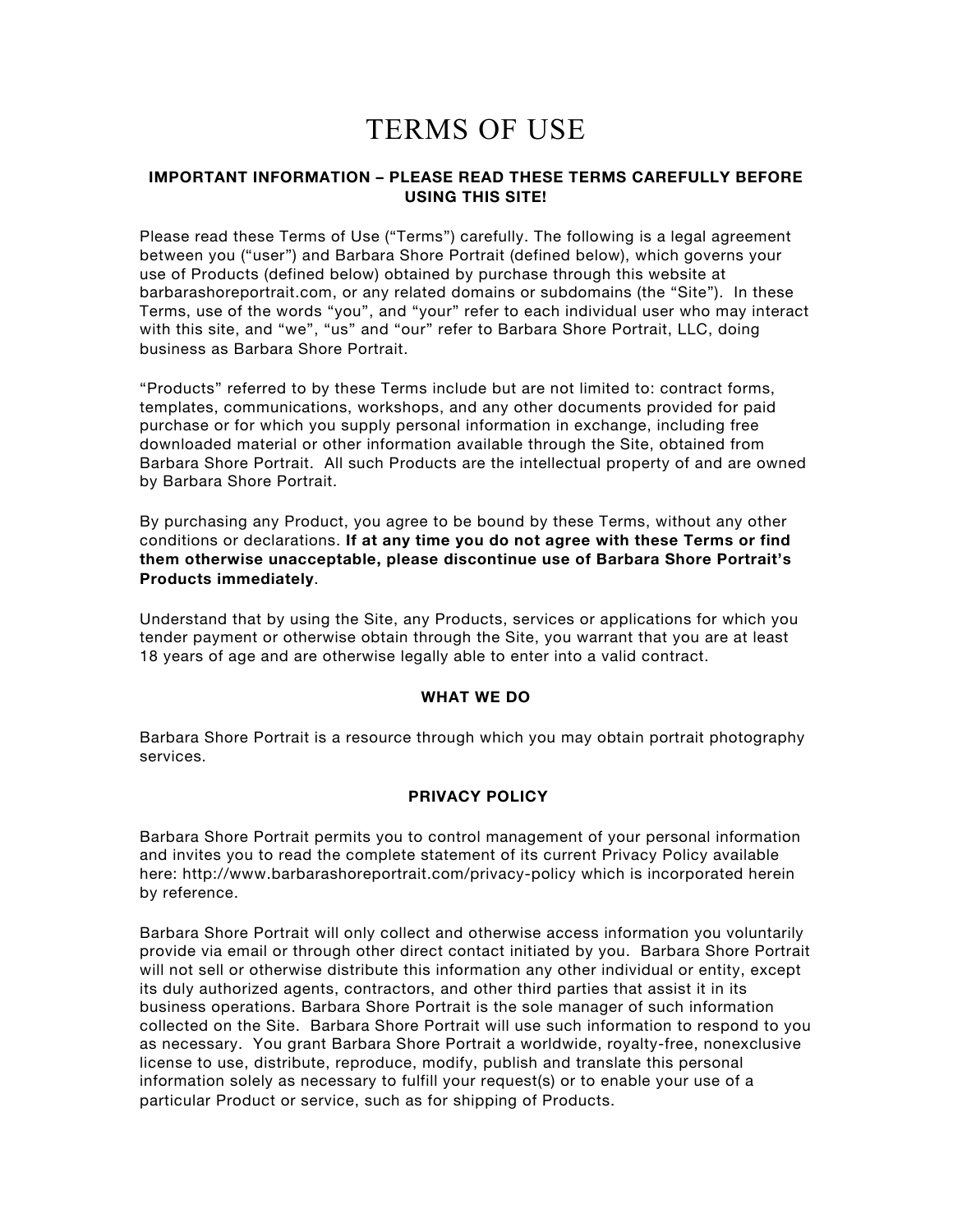### **AFFILIATE LINKS**

Links on the Site may be affiliate links controlled by parties other than Barbara Shore Portrait to help support the maintenance of the Site. Barbara Shore Portrait does not assume responsibility for or endorse any contents, products, services or use of any of these affiliate Site and makes no guarantees as to the quality or content of the same. You acknowledge that you bear all associated risks regarding access to and use of affiliate links and release Barbara Shore Portrait from any loss or damage incurred from dealing with such affiliate.

#### **STOCK PHOTOGRAPHY**

Stock photography may be used on the Site – all images are being used under license through the company providing the stock images.

### **INTELLECTUAL PROPERTY LICENSE**

Barbara Shore Portrait owns all intellectual property rights in (a) all text, logo, images, headers, trademarks, service marks, design elements, and all other protected elements on the Site (except those licensed from others); (b) any Products and portions therefore; (c) all things otherwise provided to you as a part of Barbara Shore Portraits' services, and; (d) any other intellectual property rights afforded to Barbara Shore Portrait, either through state or federal registration or as otherwise available at common law ("Intellectual Property"). Except as stated below, Barbara Shore Portrait does not grant you any rights to any Intellectual Property contained within the Products or as may be available to you generally through the Site.

You agree not to make unauthorized use of or otherwise infringe upon Barbara Shore Portraits' Intellectual Property in anyway, and understand that it is your responsibility to ensure you refrain from doing so. Barbara Shore Portrait will take whatever legal action is necessary to protect its Intellectual Property in the event of such infringement and asks that you carefully manage your use of the Products, and any other downloaded materials or services to ensure compliance with these Terms.

So long as you comply with this Terms of Use, Barbara Shore Portrait grants you a nonexclusive, non-transferable license to download, view, copy and print the Digital Template Products you purchase solely for your personal use with respect to your photography clients or similar business use, and which is not to include any reproduction, copying, or any other use of the Products or free downloadable material for resale or distribution ("Permitted Use"), provided that you:

(1) abide by all copyright protections afforded to the Products, both as formally registered with the U.S. Copyright Office and as otherwise provided by law;

(2) abide by all trademark protections afforded to the Products, both as formally registered with the U.S. Patent and Trademark Office, a state trademark authority, or as otherwise provided by common law;

(3) do not use the Products or otherwise offer them on any other website, through a networked computer environment, or otherwise offer them for distribution or sale or in any manner inconsistent with Permitted Use as provided by these Terms; and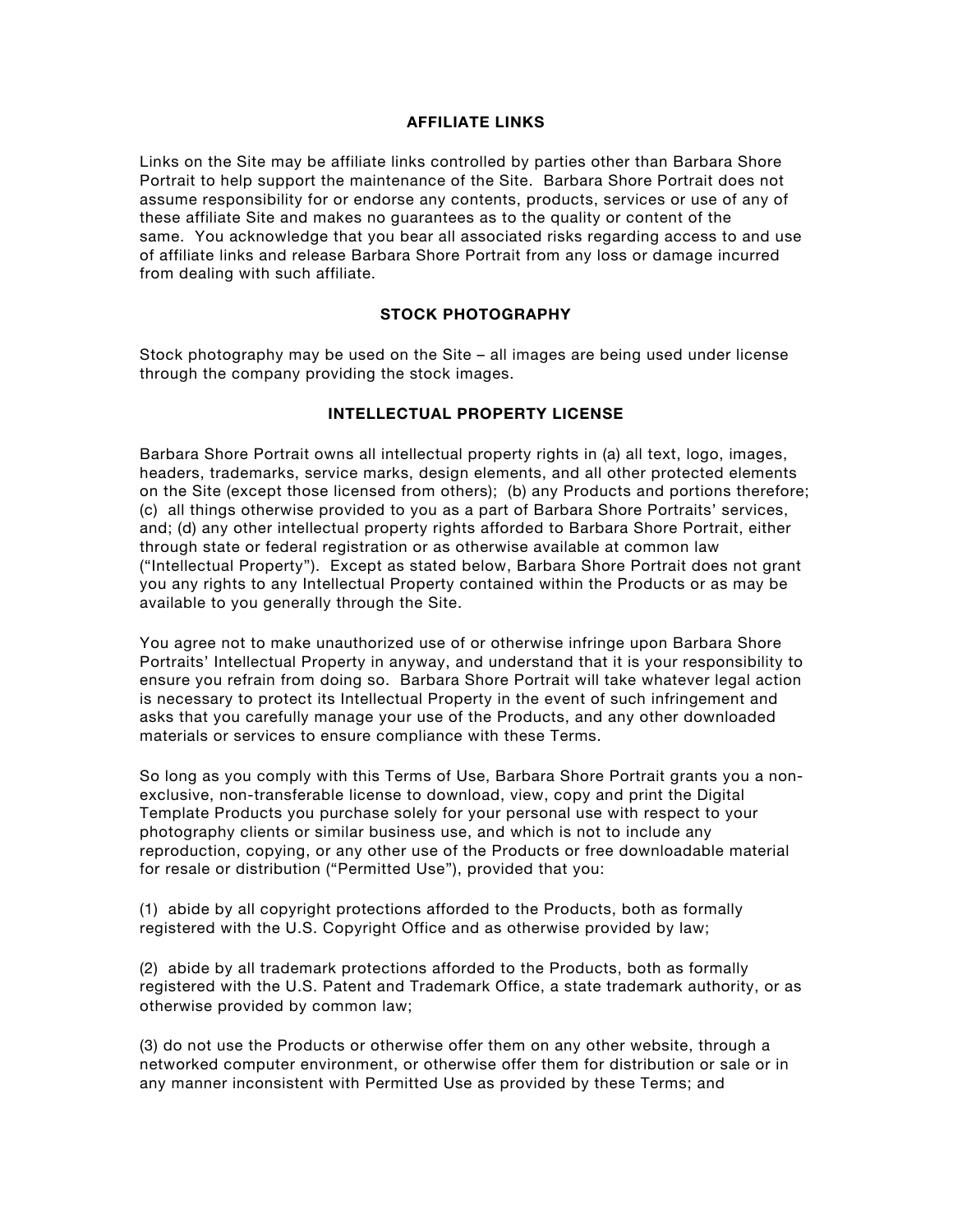(4) do not modify the Products in any way beyond edits and completions necessary to complete template forms and other Products consistent with Permitted Use provided by these Terms. Such permission to modify Products consistent with Permitted Use in no way expands the limited license provided herein, nor does grant you intellectual property ownership in, or provide a general right to modification of, the Products..

Please remember that it is your responsibility to download the Product immediately and securely back up all purchases. Barbara Shore Portrait is not liable for any loss or damage to Products that occur after download or any customer's inadvertent or mistaken download of a Product or free download such customer did not intend to purchase or download, and Barbara Shore Portrait will not reimburse you for such downloads. Barbara Shore Portrait will, one time, at your request, send a 24 hour access link to purchased products if you request a new download link after a prior purchase, having otherwise misplaced the download link originally supplied by Barbara Shore Portrait.

# **CONTACT**

By using the Site and entering personal information, you give Barbara Shore Portrait permission to contact you via email, telephone, and by any other method for which you include contact information to provide you with information regarding specials, new Products and services or changes to the terms of the privacy policy. Should you prefer not to be contacted by e-mail, please let Barbara Shore Portrait know by emailing us at barbarashorephoto@gmail.com and we will kindly refrain from doing so.

# **RETURN/REFUND POLICY**

You acknowledge that all Products and materials are non-refundable and not returnable, under any circumstances. All sales are final.

#### **NO WARRANTIES**

PRODUCTS ARE PROVIDED "AS IS". BARBARA SHORE PORTRAIT OFFERS NO WARRANTY, EXPLICIT OR IMPLIED, REGARDING ANY FORMS OR TEMPLATES, THE ACCURACY OF ANY INFORMATION, OR ANY RIGHTS OR LICENSES UNDER THIS AGREEMENT INCLUDING, WITHOUT LIMITATION, ANY IMPLIED WARRANTIES OF MERCHANTABILITY OR FITNESS FOR A PARTICULAR PURPOSE.

OBTAINING MATERIALS AVAILABLE THROUGH THE SITE IS DONE AT YOUR OWN DISCRETION AND AT YOUR OWN RISK. BARBARA SHORE PORTRAIT MAKES NO WARRANTY THAT THE SITE, PRODUCTS OR MATERIALS WILL BE ACCURATE AND RELIABLE IN ALL INSTANCES.

# **LIMITATION OF LIABILITY AND INDEMNIFICATION**

EXCEPT AS PROHIBITED BY LAW, BARBARA SHORE PORTRAIT SHALL NOT BE LIABLE TO YOU OR TO ANY OTHER PERSON OR ENTITY FOR ANY GENERAL, PUNITIVE, SPECIAL, INDIRECT, CONSEQUENTIAL OR INCIDENTAL DAMAGES, OR LOST PROFITS OR ANY OTHER DAMAGES, COSTS OR LOSSES ARISING OUT OF YOUR USE OF THE WEBSITE, MATERIALS OR PRODUCTS, INCLUDING ATTORNEY'S FEES AND RELATED EXPENSES OF LITIGATION AND ARBITRATION. EXCEPT AS PROHIBITED AS LAW, TO THE EXTENT THERE IS LIABILITY FOUND AS TO BARBARA